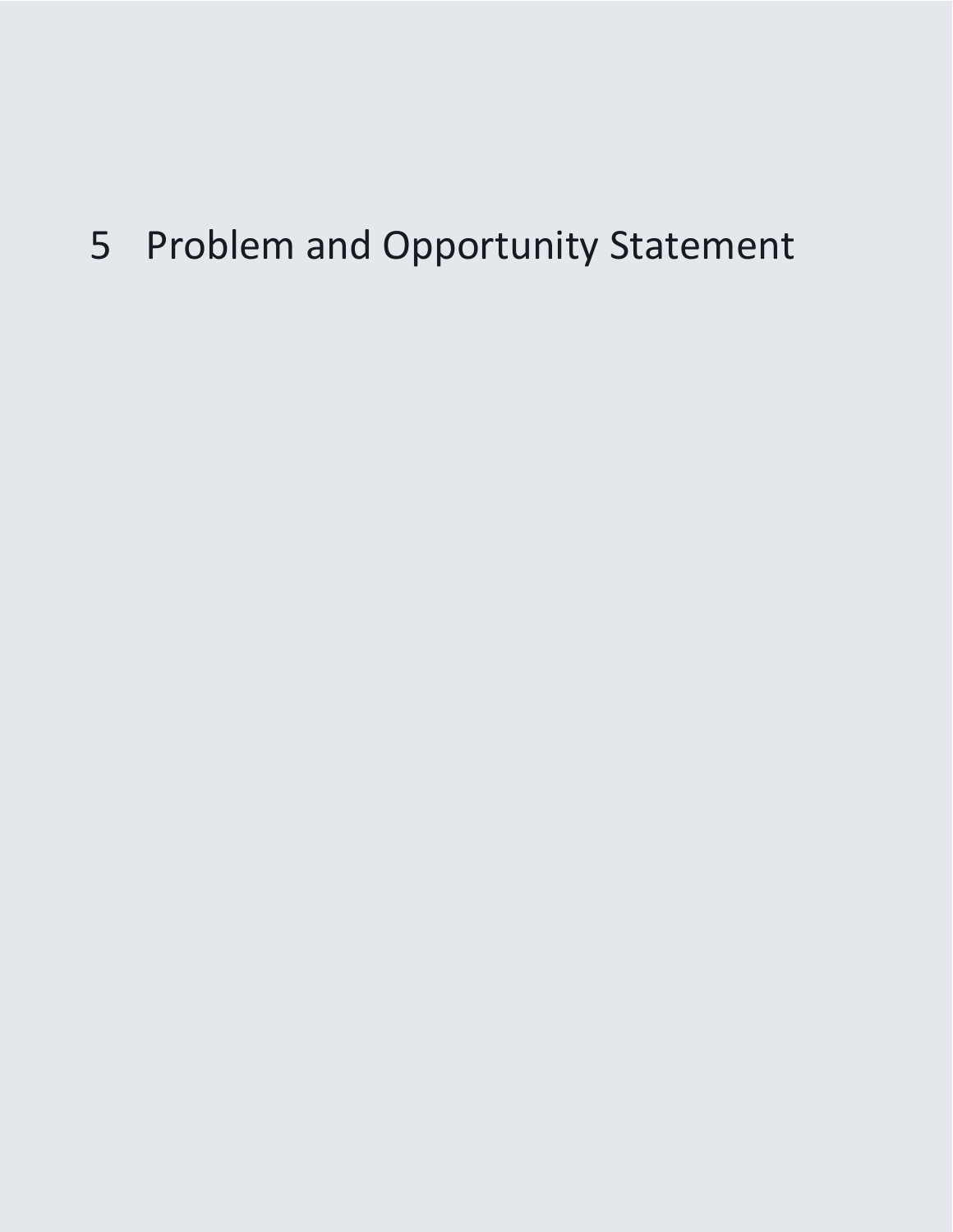## **Introduction**

- 5.1 Phase 1 of the EA Study process requires the development of a Problem and Opportunity Statement that adequately addresses the critical issues and opportunities to be studied through the development of the EA.
- 5.2 The purpose of the EA Study is to evaluate potential improvements to the Yonge Street public right-of-way between Queen Street and College / Carlton Street consistent with the City's objectives, and to recommend improvements that best serve the needs of the street today and in the future.
- 5.3 The overall objective of this ESR is to improve the pedestrian experience by increasing pedestrian space through various means, including sidewalk widening, traffic lane reductions, and diverting commercial loading activity, where possible. A number of Alternative Solutions have been considered to increase pedestrian space and improve the way people move through and experience downtown Yonge Street and are outlined within this ESR. The Alternative Solutions must address the Problem and Opportunity Statement developed during Phase 1 of the MCEA process.
- 5.4 The Problem and Opportunity Statement for the EA Study was developed through an iterative period over several months based on a range of inputs, including:
	- • A formal review of existing policies and plans enacted by the City of Toronto and Province of Ontario that guide major transportation project developments, particularly road and public realm enhancements
	- Themes and recommendations which have emerged through the range of extant studies undertaken by stakeholders and special interest groups to assess, define and create a vision for the future of downtown Yonge Street
	- An enhanced, extensive consultation process, through which the Problem and Opportunity Statement was tested and refined through considerable inputs and collaboration with stakeholders and the general public.
- 5.5 The full Public Consultation Report is also provided in Appendix A of this ESR.

## **Problem & Opportunity Statement**

**Yonge Street is iconic** – the street plays a significant role in the cultural and economic identity of Toronto and forms the spine of the city's transportation network. Dramatic growth is changing the character of the built form along the street and the needs of its users, placing increased demands on aging infrastructure. This provides an opportunity to re-examine how Yonge Street can best respond to our diverse and changing city. This presents the opportunity to elevate Yonge Street's physical form and the experience it brings to its users to reflect the significance it holds in both the city's landscape and in our minds.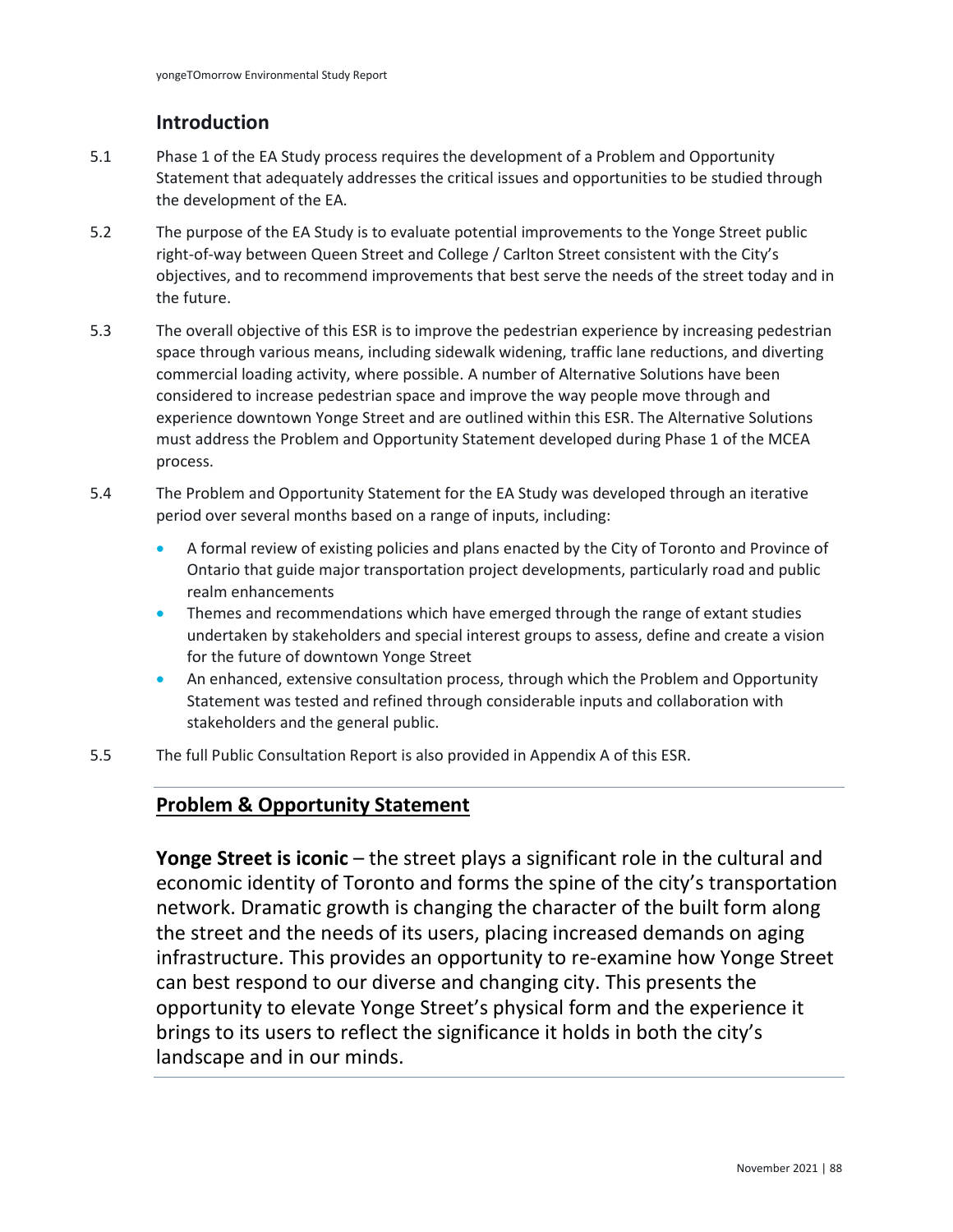## **yongeTOmorrow Project Objectives**

- 5.6 The development of Project Objectives for the EA Study takes into account Yonge Street's influential history within Toronto and its central role in the City's vibrant economy, in the overall transportation network, and the diverse cultural landscape of Toronto.
- 5.7 The street has become an international, regional and local destination for retail, entertainment, education, residential living, and leisure – synonymous with Toronto in the minds of those who live in or visit the City. As the premier street in the City with internationally renowned tourist destinations, Yonge Street competes against destinations around the world. Therefore, it needs to continually enhance itself to preserve its desirability and to expand future opportunities. At the same time, the character of the street and local neighbourhoods is being challenged as new developments present dramatic growth – influencing the quality of life at street level.
- 5.8 Yonge Street has the potential to be a "great street" with a quality public realm that will support high intensity pedestrian movement and vital economic activity. Reconsidering the role of Yonge Street to accommodate today's and tomorrow's transformative demands that will serve all people – regardless of age, ability, income, and identity – and for all seasons, will require the balancing of priorities. Bold catalyst and inspiration will enable continued growth while strengthening the community and its unique cultural character, sustaining Yonge Street as a memorable, humanscaled, adaptable and safe destination.
- 5.9 The following Project Objectives will help create proposed solutions to help meet the needs of the future Yonge Street, as per the Problem and Opportunity Statement above.

#### 1. Provide **Mobility** for a diverse and evolving city

 introduction of new destinations along the corridor will be crucial in cementing Yonge Street as a 5.10 An opportunity for transformative growth exists for improving the movement of people and goods in the Study Area through improved user choice, accessibility, and connectivity options. The key strategy will be to position walkability as a fundamental cornerstone of the network and reallocate space along the corridor to reflect this. Streetscape design improvements and the major centre for street life in Toronto. However, regardless of the solution, access to critical city services and emergency vehicles must not be compromised.

# 2. Celebrate and enhance **Liveability** by providing an enriching and adaptable urban destination

- 5.11 Yonge Street must continue to support existing urban form while ensuring flexibility in embracing future conditions. The corridor must provide a safe, enriching and layered streetscape that residents will embrace, while continuing to attract visitors and tourism from all walks of life.
- 5.12 Yonge Street must support a growing local community and strong visitor base that will allow for 24/7 living including shopping, dining and entertainment. Existing neighbourhoods must be reinforced, and new developments must be integrated to ensure a local and sustainable identity.